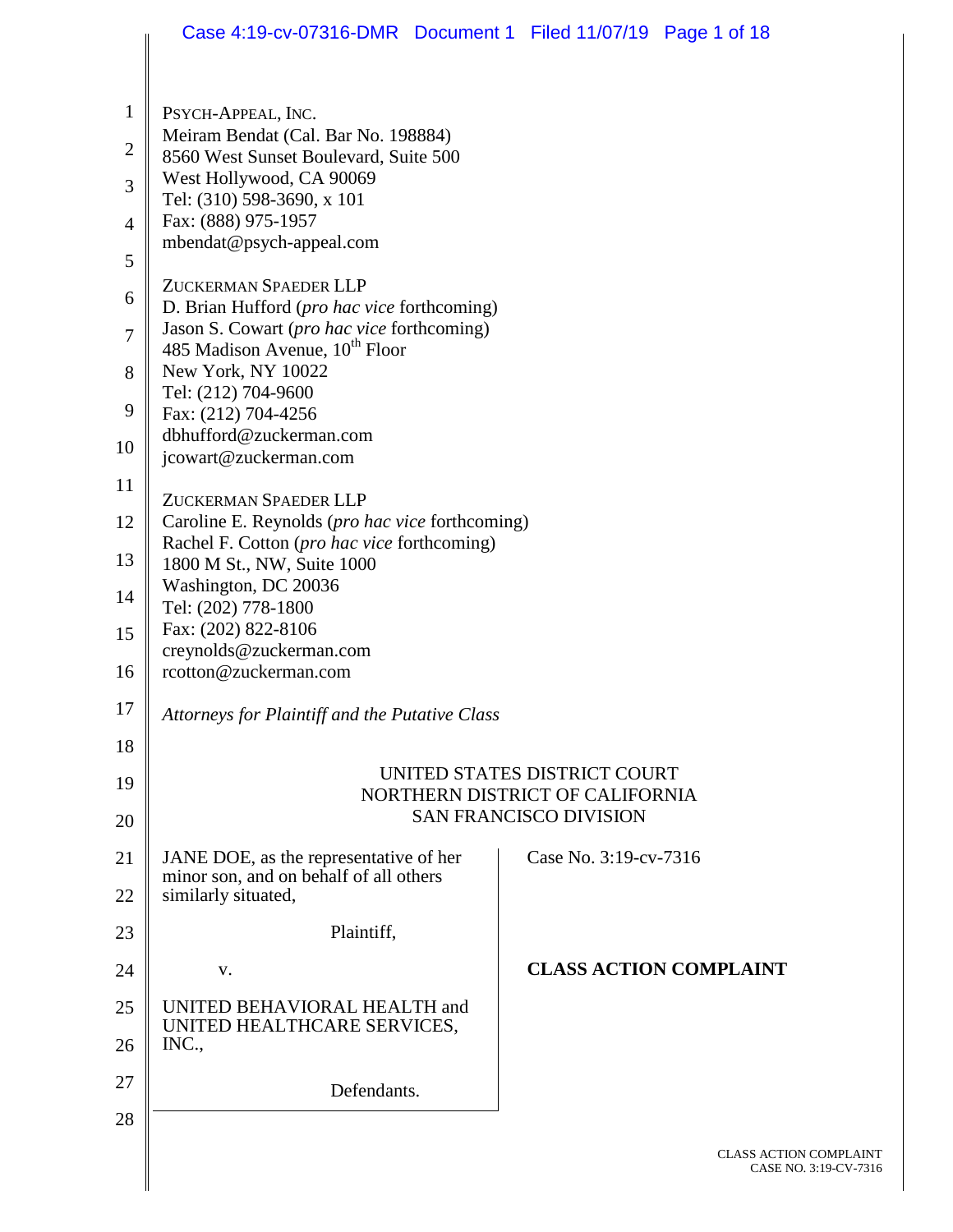1 2 3 4 5 6 7 8 9 10 11 12 13 14 15 16 17 18 19 20 21 22 23 24 Plaintiff Jane Doe, a pseudonym ("Plaintiff"), $\frac{1}{2}$  complains as follows as a representative of her minor son, John Doe, and on behalf of all others similarly situated, based on the best of her knowledge, information and belief, formed after an inquiry reasonable under the circumstances by herself and her undersigned counsel, against Defendants: **INTRODUCTION**  1. Plaintiff's son, John Doe, is a minor (currently age 13) who has been diagnosed with Autism Spectrum Disorder ("ASD" or "autism"). As a result of his condition, John has severe difficulties interacting with the world around him. As he has entered adolescence, John has shown increasing aggression, including violent outbursts, making it extremely difficult for his mother, with whom he resides, to provide him with safe and effective care. John's healthcare providers have continuously recommended that he receive a treatment called Applied Behavior Analysis ("ABA") for his ASD. 2. ABA is generally accepted as an effective form of treatment for minors with ASD. ABA is a type of therapy that focuses on specific maladaptive or stereotypic behaviors and targets social skills and adaptive learning skills (fine motor dexterity, hygiene, grooming, domestic capabilities, punctuality, and vocational competence). It has been shown through substantial research that consistent ABA can significantly improve behaviors and skills for autistic patients. Indeed, the American Academy of Child and Adolescent Psychiatry ("AACAP") reports that of all clinical non-educational interventions, ABA has been the most widely shown in scientific research to improve the ability of autism patients to adapt to their environment and engage with those around them. By contrast, the AACAP reports in its *Practice Parameter for the Assessment*  <sup>1</sup> Plaintiff challenges Defendants' denial of intensive behavioral therapy for her son who has been diagnosed with Autism Spectrum Disorder. Because Plaintiff is filing on behalf of her minor son and mental illness remains subject to pervasive stigma, Plaintiff has legitimate concerns about

25 26 27 publicly disclosing her or her son's identity. Thus, Plaintiff has chosen to file this action pseudonymously, using "Jane Doe" for herself and "John Doe" for her son. Her identity and that of her son will be fully disclosed to Defendants and to the Court, so long as such identifying information is not released into the public record. Plaintiff's motion to proceed under a pseudonym will be filed nearly contemporaneously with this complaint, pending assignment of a judge and case number.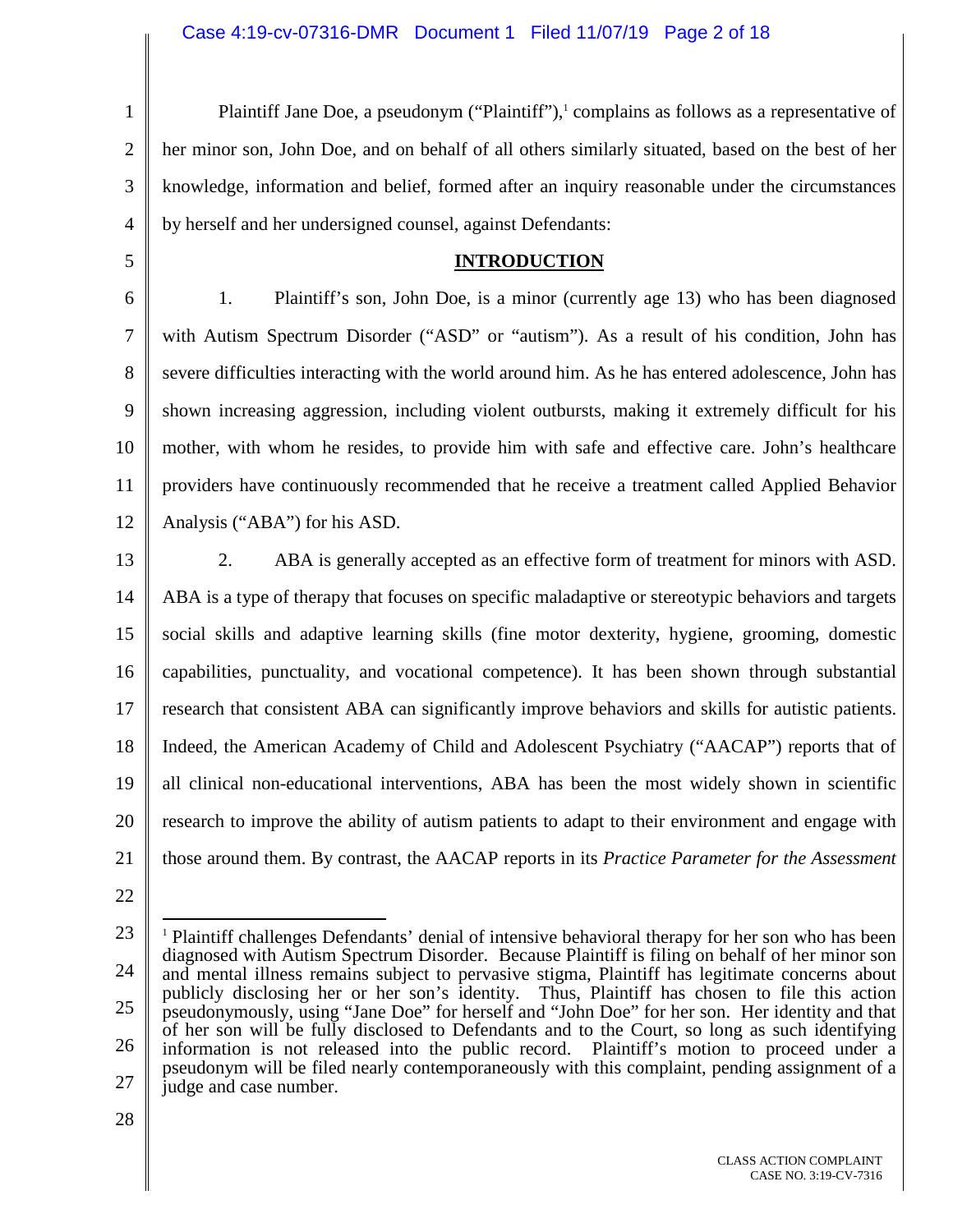#### Case 4:19-cv-07316-DMR Document 1 Filed 11/07/19 Page 3 of 18

1 2 *and Treatment of Children and Adolescents with Autism Spectrum Disorder* (2014), that there is a lack of evidence for most other forms of psychosocial intervention for ASD.

3

4

3. Studies have further demonstrated that ABA is most successful when intensely applied for up to 40 hours a week and beginning at as early an age as possible.

5 6 7 8 9 10 11 12 13 4. Plaintiff sought coverage under John's father's health benefits plan for John to begin ABA treatment, but Defendants denied coverage, relying upon a plan term that purports to exclude coverage for Intensive Behavioral Therapies ("IBT") for mental health conditions like ABA for autism. The IBT Exclusion, however, violates the Paul Wellstone and Pete Domenici Mental Health Parity and Addiction Equity Act of 2008 ("Federal Parity Act"), codified at 29 U.S.C. § 1185a. As a result, the exclusion is unenforceable as a matter of federal law and Defendants' application of it to deny coverage to Plaintiff's son breached their fiduciary duties under the Employee Retirement Income Security Act of 1974 ("ERISA"), 29 U.S.C. § 1001 *et seq*.

14 15 16 5. Through this action, Plaintiff seeks to enforce ERISA and the Federal Parity Act, on behalf of her son and all others similarly situated who have been injured as a result of Defendants' implementation of illegal and discriminatory IBT exclusions in self-funded plans.

17

#### **THE PARTIES**

18 19 20 21 22 6. Plaintiff's son is insured as a beneficiary under the Wipro Limited Plan (the "Wipro Plan" or the "Plan"), which is a self-funded large group, non-grandfathered commercial policy sponsored by John's father's employer, Wipro Limited. The Wipro Plan, identified as a UnitedHealthcare "Choice Plus (CDHP) Option 1" plan, is governed by ERISA and is administered by Defendants. Plaintiff and her son reside in Union City, California.

23 24 25 26 27 28 7. Defendant United Healthcare Services, Inc. ("UHS"), a subsidiary of UnitedHealth Group ("UHG" and, together with Defendants, "United") and a claims administrator of health insurance plans issued by United nationwide, is based in Minnetonka, Minnesota. UHS is the designated "Claims Administrator" for the Wipro Plan and other self-funded plans administered by United, with the delegated fiduciary responsibility to make all final and binding coverage determinations under the plans.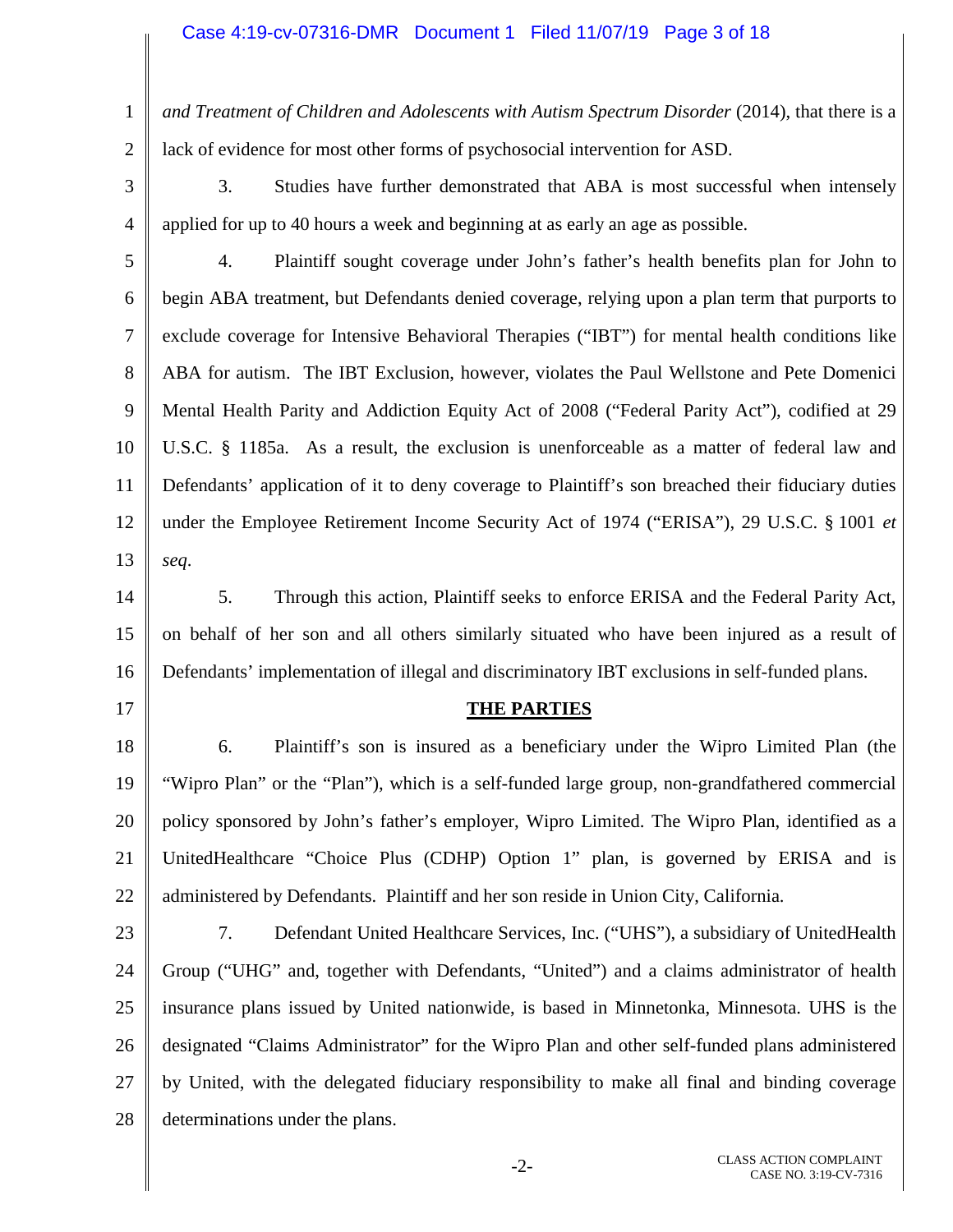### Case 4:19-cv-07316-DMR Document 1 Filed 11/07/19 Page 4 of 18

1 2 3 4 5 6 7 8. In its capacity as Claims Administrator, Defendant UHS delegated responsibility to its corporate affiliate, Defendant United Behavioral Health ("UBH"), to make benefit coverage determinations for mental health and substance use disorder services under the plans United administers, including the Wipro Plan. United delegates to Defendant UBH the responsibility and discretion to administer ABA benefits, because autism is a mental health condition. Defendant UBH is a corporation organized under California law, with its principal place of business in San Francisco, California.

8 9 10 11 12 9. Based on the role Defendants play in making benefit determinations under the Wipro Plan, and other self-funded plans administered by United, they are both fiduciaries under ERISA, responsible for discharging their duties solely in the interests of plan participants and beneficiaries while ensuring that the Plans they administer comply with ERISA and its parity requirements.

### 13

### **JURISDICTION AND VENUE**

14 15 16 17 18 10. Defendants' actions in administering employer-sponsored health care plans, including exercising discretion with respect to determinations of coverage for Plaintiff's son under the Wipro Plan, are governed by ERISA, 29 U.S.C. § 1001, *et seq.* This Court has subject matter jurisdiction under 28 U.S.C. § 1331 (federal question jurisdiction) and 29 U.S.C. § 1132(e) (ERISA).

19 20 21 11. Venue is appropriate in this District. Defendants administer plans in this District and conduct significant operations here. Defendant UBH is headquartered here, and Plaintiff and her son also reside in this District.

22

### **INTRADISTRICT ASSIGNMENT**

23 24 25 12. This case should be assigned to the San Francisco Division pursuant to Civil L.R. 3-2(c), (e). Defendants administer plans in this District and conduct significant operations here. Defendant UBH is headquartered here, and Plaintiff and her son also reside in this District.

- 26
- 27
- 28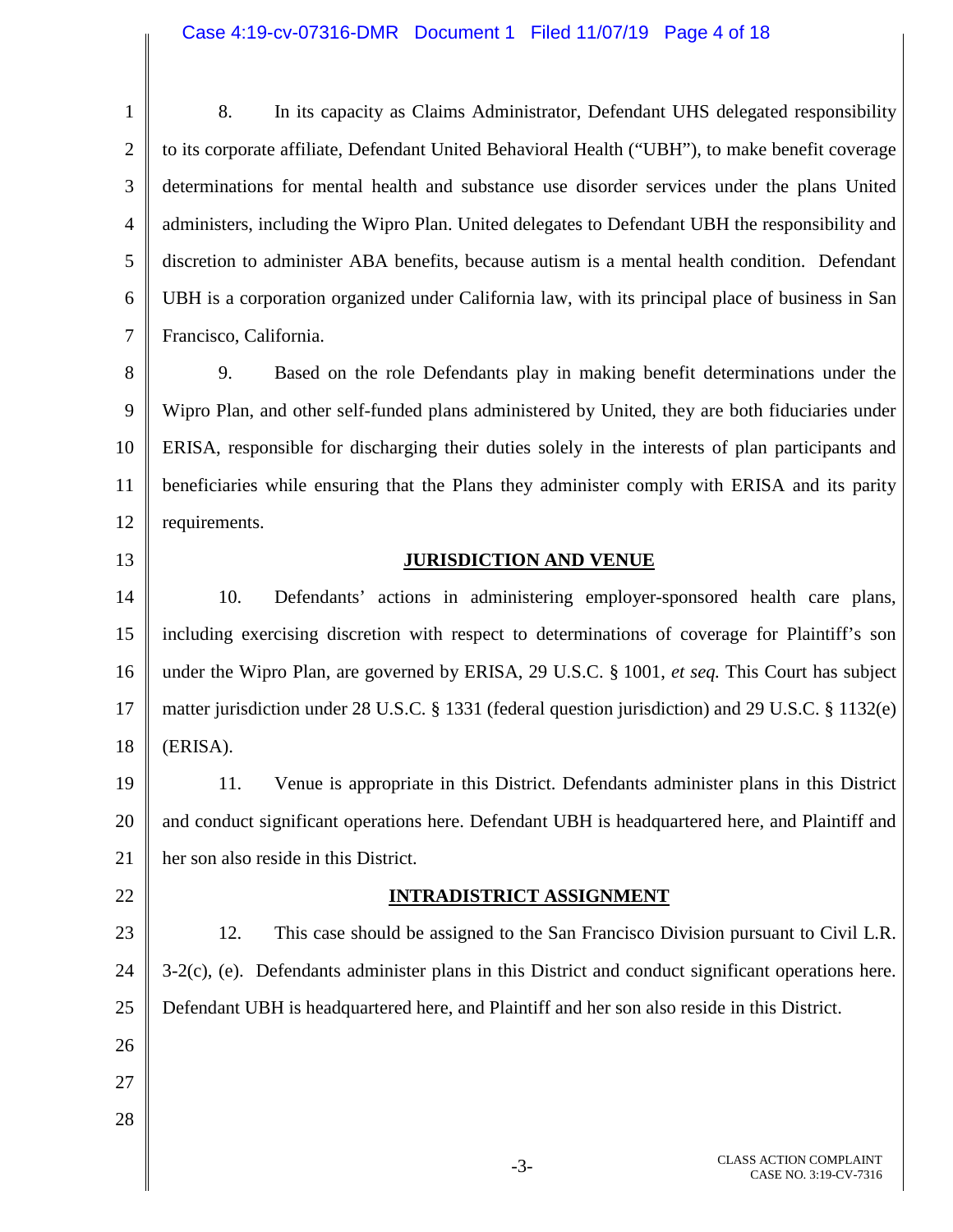1 2 3

25

26

27

28

### **STATEMENT OF FACTS**

#### 4 5 6 7 8 9 10 11 12 13 14 15 16 17 18 19 20 21 22 23 24 **I. Defendants Know ABA is Effective for Treating ASD.**  13. On June 17, 2016, UnitedHealth Group, the parent corporation of both Defendants, announced that, effective January 1, 2017, it would extend ABA coverage to all of its fully insured health plans (*i.e*., those for which United underwrites the plans for a premium and pays the medical expenses out of its own assets). In making this announcement, United noted that as of May 2016, 46 states and the Virgin Islands had already mandated ABA coverage for the treatment of autism under fully insured health insurance plans. Thus, United's change in policy merely extended ABA coverage to the few states that had not yet mandated it. (Currently, all 50 states mandate some form of coverage for ABA.) 14. However, United's policy change and the state mandates do not apply to the *selffunded* plans, like the WiPro Plan, that United continues to administer (*i.e.*, those plans that pay United an administrative fee to serve as a claims administrator, while benefits are paid from an employer/plan sponsor's own assets). With respect to self-funded plans, any state laws are completely preempted by ERISA. 15. Operating under the name Optum, UBH has issued a clinical policy concerning ABA, entitled "Behavioral Clinical Policy: Applied Behavioral Analysis," which it uses to administer ABA benefits when plans cover them. In describing the service, UBH states: ABA is a scientific discipline among the helping professions that focuses on the analysis, design, implementation, and evaluation of social and other environmental modifications to produce meaningful changes in human behavior. ABA includes the use of direct observation, measurement, and functional analysis of the relations between environment and behavior. ABA uses changes in environmental events, including antecedent stimuli and consequences, to produce practical and significant changes in behavior. ABA is based on the fact that an individual's behavior is

social and learning environments.

determined by past and current environmental events in conjunction with organic variables such as their genetic endowment and physiological variables. Thus, when applied to ASD, ABA focuses on treating the problem of the disorder by altering the individual's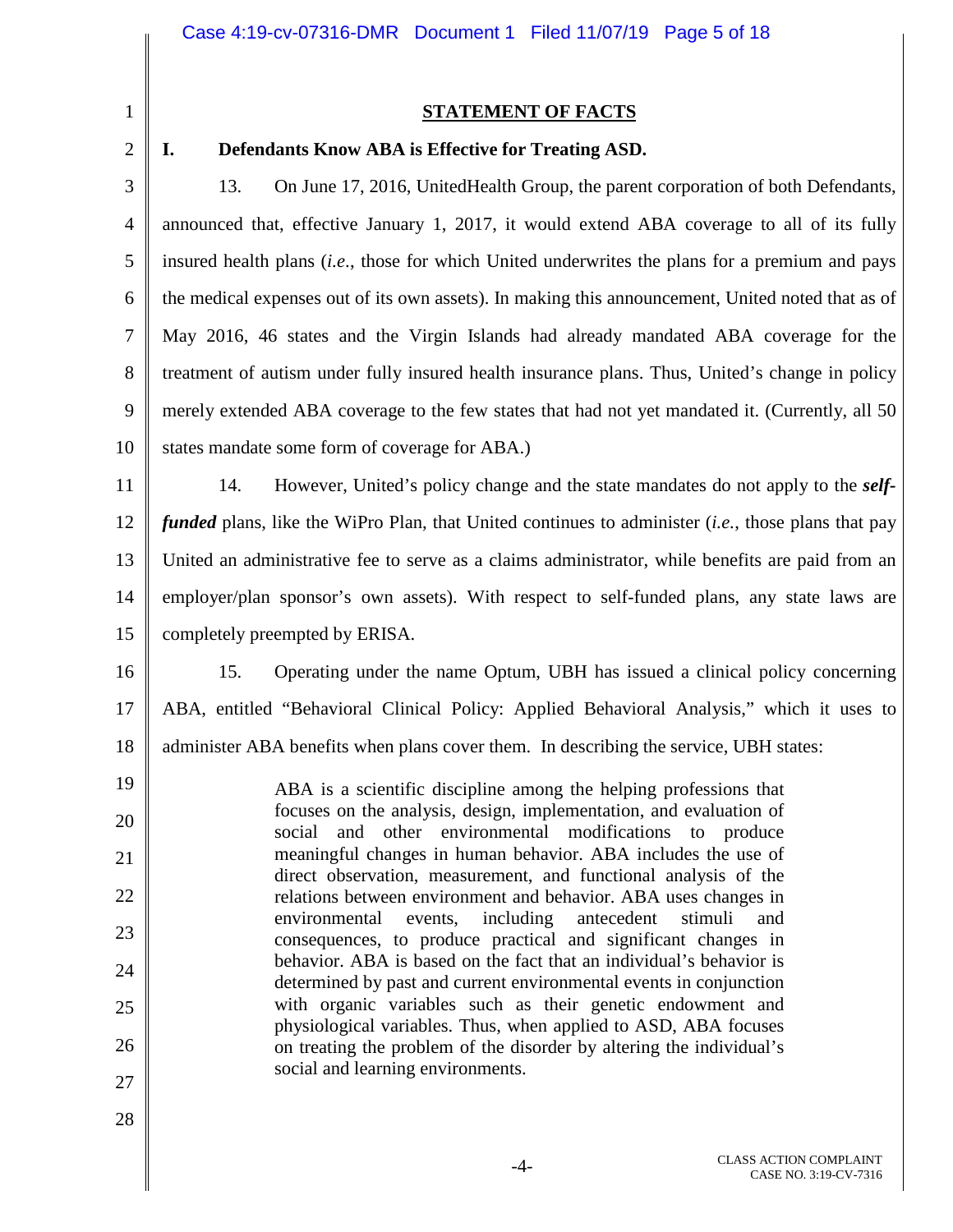### Case 4:19-cv-07316-DMR Document 1 Filed 11/07/19 Page 6 of 18

1 2 3 4 5 6 7 8 9 10 11 12 13 14 15 16 17 18 19 20 21 22 23 24 25 26 27 28 16. UBH's clinical policy holds that ABA "is proven for the treatment of autism spectrum disorder" when appropriately provided by a health care professional with proper training. It further specifies that, once a patient is diagnosed with ASD and is offered a treatment plan, UBH will approve ABA coverage for up to 8 hours per day or 40 hours per week. 17. UBH's clinical policy also summarizes the clinical evidence in support of the treatment's efficacy, noting that "[c]onclusions from several recent systematic reviews and metaanalyses suggest that the evidence to support the use of applied behavior analysis for ASD has improved, particularly over the last decade," with "[a] number of these studies report[ing] medium to large effects of intensive behavioral therapies on improvements in communication and adaptive behavior." 18. Despite recognizing the effectiveness of ABA and the illegality of excluding such treatment from coverage, United continues to enforce ABA exclusions when administering selffunded plans, like the Wipro Plan. It does so because this increases the likelihood that UBH will be retained by the self-funded plan sponsors to administer their plans. This is highly significant, since approximately 78% of United's business involves self-funded plans. **II. Defendants are the Claims Administrators for the Wipro Plan and Owe Fiduciary Duties to Plaintiff's Son.**  19. The Wipro Plan explicitly identifies Defendant UHS as the "Claims Administrator" for the Plan, and states that "Wipro Limited has delegated to the Claims Administrator the discretion and authority to decide whether a treatment or supply is a Covered Health Service and how the Eligible Expenses will be determined and otherwise covered under the Plan." The Plan further states that the use of the words "Claims Administrator" in the Plan "is a reference to United HealthCare Services, Inc., on behalf of itself and its affiliated companies." As the Plan's designated Claims Administrator, and as the entity who administers claims for medical/surgical benefits under the plan, Defendant UHS is a fiduciary under ERISA. 20. As the Claims Administrator, UHS delegated to its affiliated company, Defendant UBH, final and binding responsibility to make all benefit determinations regarding behavioral health services, including those services sought by Plaintiff to treat her son's ASD. UBH's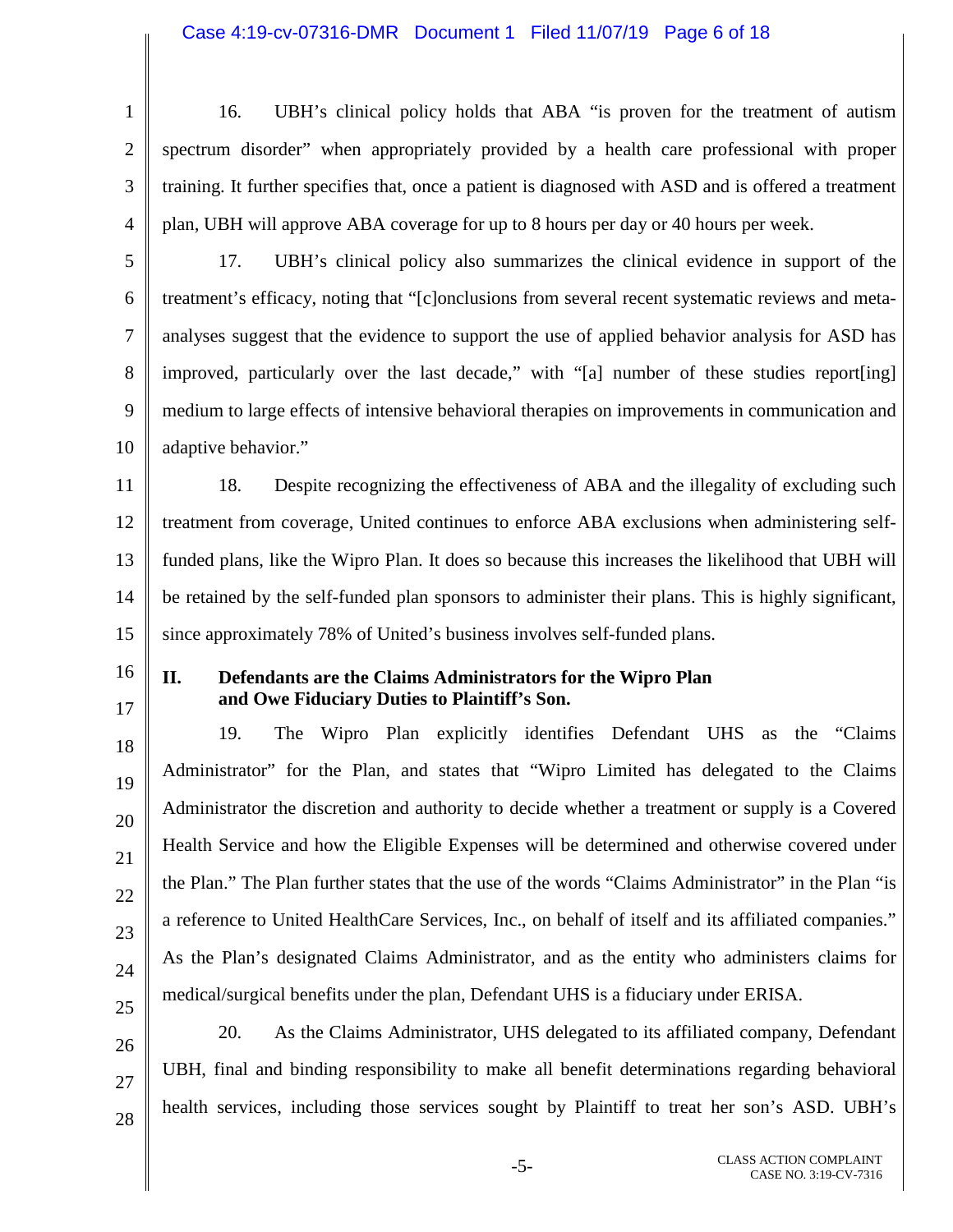### Case 4:19-cv-07316-DMR Document 1 Filed 11/07/19 Page 7 of 18

discretionary authority is confirmed in adverse benefit determination letters UBH sent to Plaintiff to report that ABA would not be covered, in which UBH states: "United Behavioral Health (UBH) is responsible for making benefit determinations for mental health and substance abuse services that are provided to UBH members." As the behavioral health claims administrator for the Wipro Plan, Defendant UBH is also a fiduciary under ERISA.

6 7 8 9 10 11 12 13 21. As ERISA fiduciaries, Defendants owe the participants and beneficiaries of the plans they administer fiduciary duties, including the duties of prudence, due care, and loyalty. ERISA specifies that fiduciaries must discharge their duties solely in the interests of plan beneficiaries and participants, and "in accordance with the documents and instruments governing the plan insofar as such documents and instruments are consistent with the provisions of" ERISA. *See* 29 U.S.C. § 1104. This means that, among other things, Defendants owe plan participants and beneficiaries a fiduciary duty to comply with ERISA, and must not enforce plan terms that create illusory benefits or violate the law.

14 15 16 17 22. ERISA not only imposes liability where a fiduciary itself breaches its duties, but also where a fiduciary participates in another fiduciary's breach, or where the fiduciary knows about another fiduciary's breach but does not take reasonable steps to stop it. Indeed, ERISA even imposes liability on non-fiduciaries who knowingly participate in a fiduciary's breach.

18

19

1

2

3

4

5

### **III. ERISA Requires Behavioral Health, if Covered at all, to be Covered at Parity with Medical/Surgical Conditions.**

20 21 22 23 24 23. The Paul Wellstone and Pete Domenici Mental Health Parity and Addiction Equity Act of 2008 ("Federal Parity Act"), codified at 29 U.S.C. § 1185a, amended ERISA to prohibit discrimination with respect to mental health and substance use disorder benefits. Because the parity provisions were inserted into ERISA, they are enforceable through ERISA's enforcement provision, 29 U.S.C. § 1132.

25 26 27 24. Since the addition of the parity provisions, ERISA requires any group health plan (like the Wipro Plan), which "provides both medical and surgical benefits and mental health or substance use disorder benefits," to ensure that:

28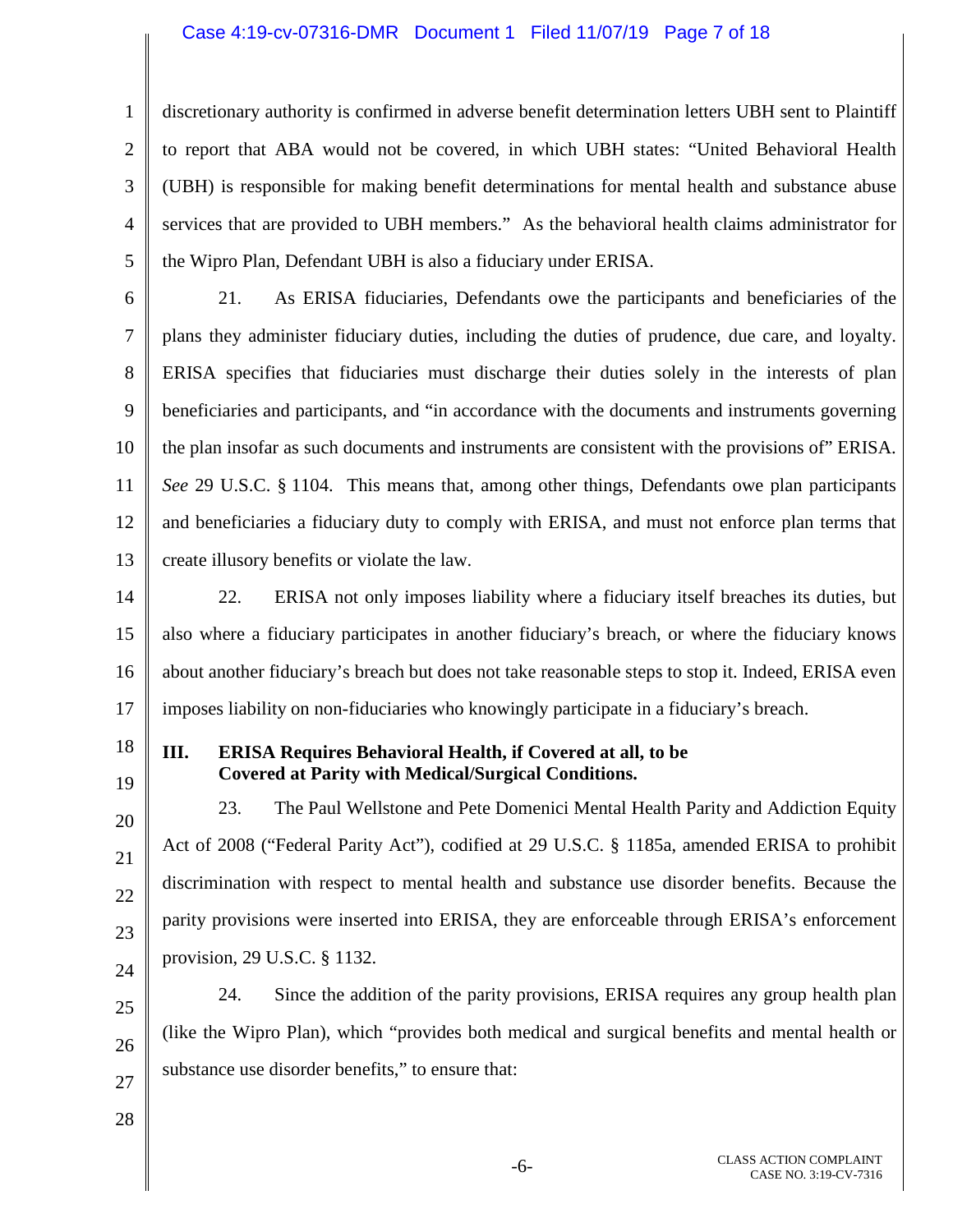1 2 3 4 5 6 7 8 9 10 11 12 13 14 15 16 17 18 19 20 21 22 23 24 25 26 27 28 (ii) the treatment limitations applicable to such mental health or substance use disorder benefits are no more restrictive than the predominant treatment limitations applied to substantially all medical and surgical benefits covered by the plan (or coverage) and there are no separate treatment limitations that are applicable only with respect to mental health or substance use disorder benefits. 25. ERISA's implementing regulations explain that "treatment limitations" may be quantitative (expressed numerically) or non-quantitative, which otherwise limit the scope or duration of benefits for treatment under a plan or coverage. An exclusion of benefits for specific services—especially for the services most widely recognized as the primary treatment for otherwise covered conditions—constitutes an illegal treatment limitation if it is solely imposed on mental health and/or substance use benefits. **IV. The Wipro Plan's IBT Exclusion Applies to Behavioral Health Conditions Only, and Thus Violates Parity.**  26. The Wipro Plan explicitly covers neurobiological disorders, expressly including Autism Spectrum Disorder, at all levels of care. In describing covered services, the Plan states: The Plan pays Benefits for psychiatric services for Autism Spectrum Disorder (otherwise known as neurodevelopmental disorders) that are both the following: • Provided by or under the direction of an experienced psychiatrist and/or an experienced licensed psychiatric provider; • Focused on treating maladaptive/stereotypic behaviors that are posing danger to self, others and property and impairment in daily functions. 27. Although ASD is expressly covered, the Wipro Plan explicitly *excludes* coverage for "Intensive Behavioral Therapies such as Applied Behavior Analysis for Autism Spectrum Disorders" (the "IBT Exclusion"). The IBT Exclusion applies only to mental health and substance use disorder services (often collectively called "behavioral health services"), including services for autism. 28. The IBT Exclusion in the Wipro Plan appears under the heading "Mental Health/ Substance Use Disorder," in a section that enumerates exclusions that "apply to services

> -7- CLASS ACTION COMPLAINT CASE NO. 3:19-CV-7316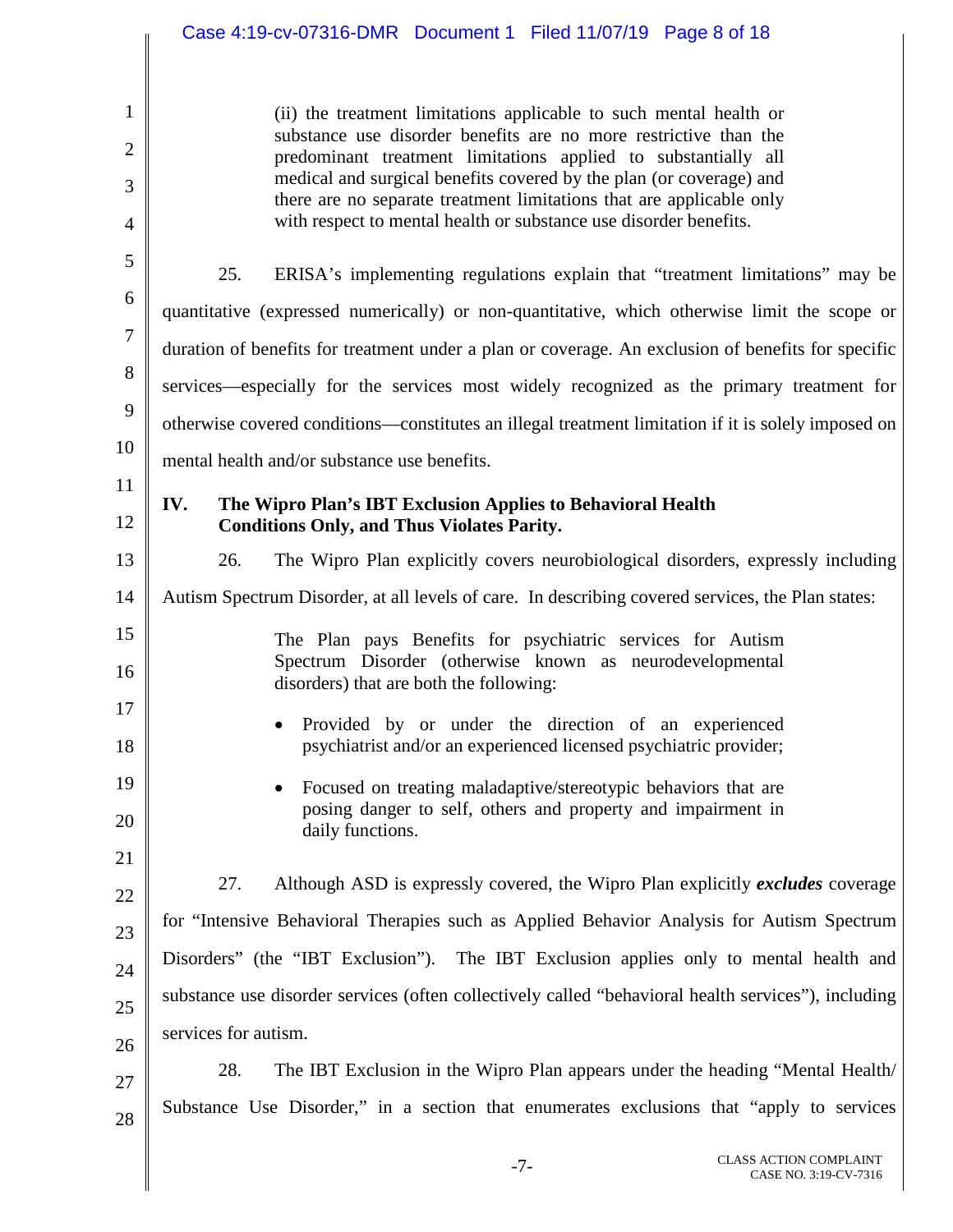#### Case 4:19-cv-07316-DMR Document 1 Filed 11/07/19 Page 9 of 18

1 2 described under Mental Health Services, Neurobiological Disorders – Autism Spectrum Disorder Services and/or Substance-Related and Addictive Disorders Services."

3 4 5 6 7 8 9 10 11 12 29. Although this section lists "neurobiological disorders" as though they fall in a separate category from mental health conditions, in fact the Plan makes clear that such disorders, including autism, are mental health conditions. The Wipro plan defines "Mental Illness" as "those mental health or psychiatric diagnostic categories listed in the current edition of the *International Classification of Diseases section on Mental and Behavioral Disorders* or the *Diagnostic and Statistical Manual of the American Psychiatric Association*." The plan further defines "Mental Health Services" as "Covered Health Services for the diagnosis and treatment of those mental health or psychiatric categories that are listed in the current edition of the *International Classification of Diseases section on Mental and Behavioral Disorders* or the *Diagnostic and Statistical Manual of the American Psychiatric Association*."

- 13 14 15 30. The current editions of the *International Classification of Diseases section on Mental and Behavioral Disorders* and the *Diagnostic and Statistical Manual of the American Psychiatric Association* both expressly categorize autism as a mental disorder.
- 16 17 18 31. No other provision in the Wipro Plan purports to make the IBT Exclusion applicable to medical or surgical conditions, nor is there any other comparable exclusion of coverage for "intensive" therapies for medical or surgical conditions.
- 19 20 21 22 23 24 25 26 32. The IBT Exclusion, therefore, is a separate treatment limitation that applies only to behavioral health services. As such, the IBT Exclusion violates the Federal Parity Act provisions of ERISA, 29 U.S.C. § 1185a, which require ERISA plans to treat behavioral health conditions, including ASD, in "parity" with medical/surgical conditions. By categorically excluding coverage of intensive therapies (like ABA) solely for behavioral health disorders (such as ASD), while continuing to provide coverage for the primary, most widely recognized treatments for covered medical/surgical conditions, the IBT Exclusion imposes a separate treatment limitation exclusively on covered behavioral health conditions and thereby violates parity.

27 28 33. As the designated Claims Administrator for the Wipro Plan, and as the delegated behavioral health claims administrator for the Plan, Defendants UHS and UBH both know or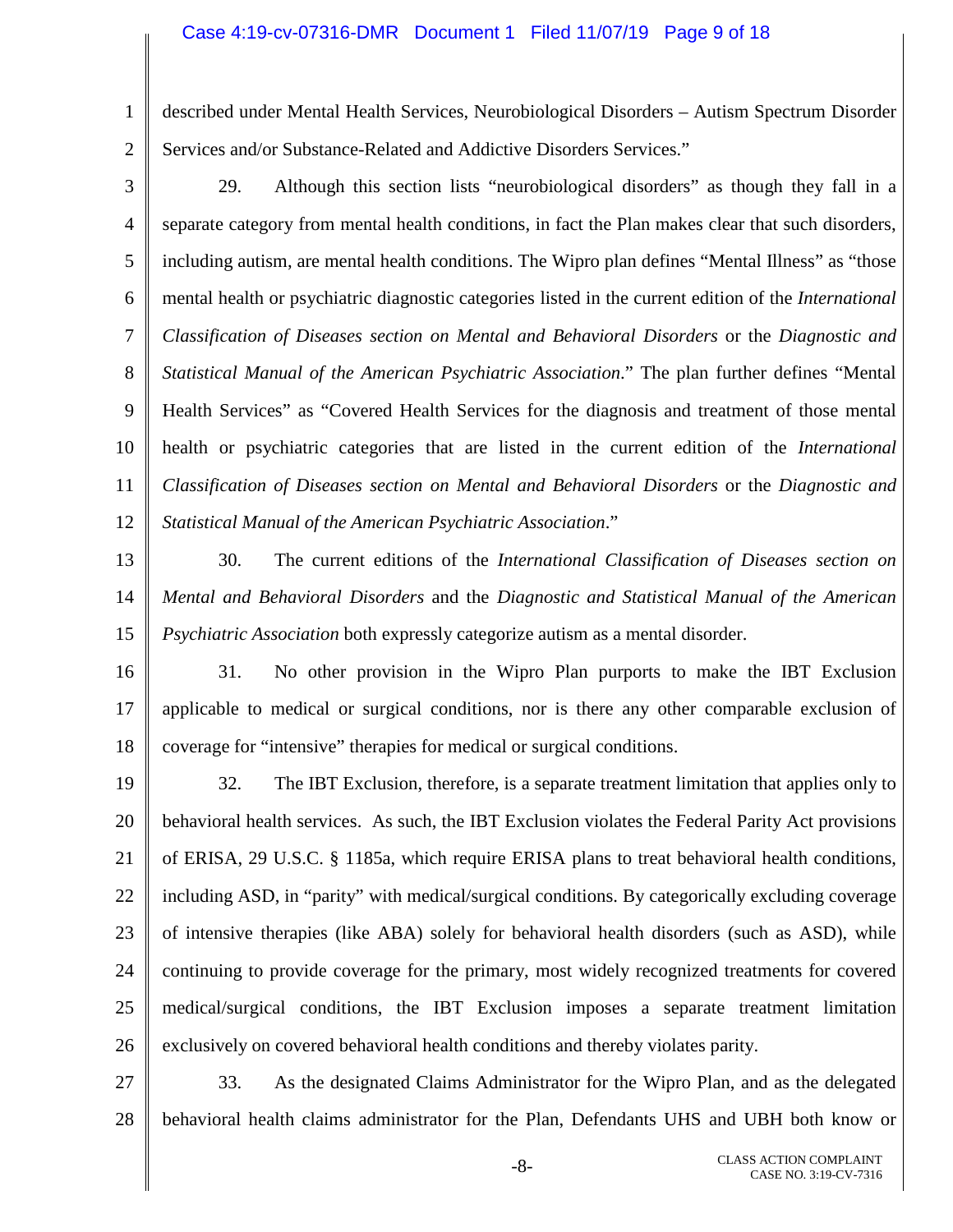1 2 should know the terms of the Plan and know or should know that the IBT Exclusion, on its face, applies solely to behavioral health conditions.

3

4

5

6

7

8

9

10

11

12

13

14

15

16

### **V. As ERISA Fiduciaries, Defendants are Prohibited from Enforcing the Illegal IBT Exclusion.**

34. As ERISA fiduciaries, Defendants are required to interpret plan terms in a reasonable manner and to ensure that the ERISA plans they administer comply with ERISA. Thus, Defendants are prohibited as ERISA fiduciaries from applying plan provisions that unreasonably restrict coverage or violate ERISA, including its parity provisions. Thus, because the IBT Exclusion contained in the Wipro Plan violates ERISA, Defendants, as ERISA fiduciaries, are prohibited from enforcing the exclusion.

35. Similarly, ERISA plans such as the Wipro Plan must be interpreted to incorporate substantive ERISA requirements like the parity provision, so as to avoid creating conflicts between the Plan and the statutory mandates. Thus, when making benefit determinations, Defendants must interpret the Wipro Plan to cover ABA, so as to avoid making benefit decisions that violate ERISA.

36. As explained further below, Defendants failed to satisfy these fiduciary obligations when UBH applied the illegal IBT Exclusion to deny coverage to Plaintiff's son.

17

## 18 19

20

21

22

23

24

25

26

27

28

## **VI. Defendant UBH Denied Coverage for John's ABA.**

37. Plaintiff has sought authorization from United for ABA coverage for her son since 2016, when he was nine. Despite numerous requests and repeated appeals, including communications from both Plaintiff and her son's providers, Defendants have consistently denied coverage based on the IBT Exclusion in the Wipro Plan and Plaintiff's previous plan, which was also a self-funded plan that contained an IBT Exclusion.

38. Plaintiff lives with her son on a modest income and cannot afford to pay for ABA, so John currently remains unable to obtain such treatment, which he desperately needs. Because John has not been able to receive ABA, he has repeatedly decompensated, required police interventions and hospitalization, and Plaintiff has incurred substantial emergency medical expenses.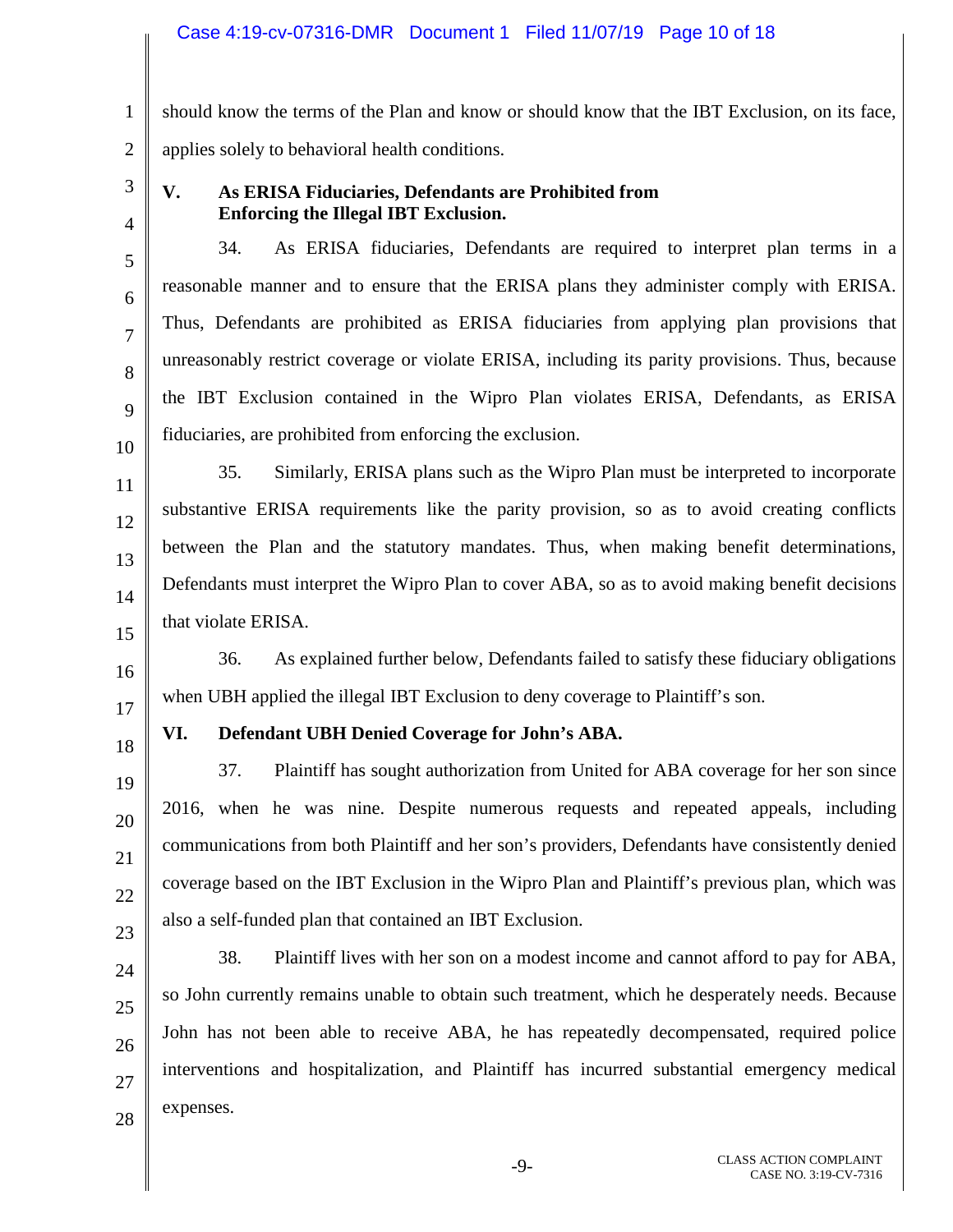| Case 4:19-cv-07316-DMR  Document 1  Filed 11/07/19  Page 11 of 18 |  |  |
|-------------------------------------------------------------------|--|--|
|                                                                   |  |  |

 $\mathbf{I}$ Π

| $\mathbf{1}$   | After one particularly violent incident in May of 2019, Plaintiff again sought<br>39.                                                                                                                           |
|----------------|-----------------------------------------------------------------------------------------------------------------------------------------------------------------------------------------------------------------|
| $\overline{2}$ | coverage for ABA for John. Although UBH's case notes reflect that UBH recognized that ABA                                                                                                                       |
| 3              | was the appropriate treatment for John, UBH denied coverage.                                                                                                                                                    |
| $\overline{4}$ | 40.<br>By letter dated May 8, 2019, UBH issued an initial adverse benefit determination                                                                                                                         |
| 5              | letter confirming that it would not cover ABA for John under the Wipro Plan, stating:                                                                                                                           |
| 6              | United Behavioral Health (UBH) is responsible for making                                                                                                                                                        |
| $\overline{7}$ | coverage determinations for mental health and substance abuse<br>services that are provided to UBH members. The available of<br>benefit coverage for a service is determined by the terms of your               |
| 8<br>9         | benefit plan                                                                                                                                                                                                    |
| 10             | I have reviewed the request for your child's treatment and I have<br>determined that coverage is not available under your child's benefit<br>plan for the requested services of intensive behavioral therapies. |
| 11             | As noted in the Summary Benefit Description for Wipro LTD on                                                                                                                                                    |
| 12             | page 74, intensive behavioral therapies such as applied behavioral<br>analysis for Autism Spectrum Disorder are excluded under the                                                                              |
| 13<br>14       | plan.                                                                                                                                                                                                           |
| 15             | (emphasis added).                                                                                                                                                                                               |
| 16             | 41.<br>Plaintiff submitted an urgent appeal from that denial on June 17, 2019, and                                                                                                                              |
| 17             | expressly put UBH on notice that the IBT Exclusion violated ERISA and that UBH's failure to                                                                                                                     |
| 18             | authorize ABA precluded John from attaining maximal function.                                                                                                                                                   |
| 19             | More than a month later, on July 22, 2019, UBH denied the urgent appeal, stating:<br>42.                                                                                                                        |
| 20             | United Behavioral Health (UBH) is responsible for making<br>coverage determinations for mental health and substance abuse                                                                                       |
| 21             | services that are provided to UBH members. The available of<br>benefit coverage for a service is determined by the terms of your                                                                                |
| 22             | benefit plan                                                                                                                                                                                                    |
| 23             | You requested an appeal of the previous full denial of Applied                                                                                                                                                  |
| 24             | Behavioral Analysis (ABA). I have determined the previous<br>decision will be upheld. Your child's Summary Plan Description                                                                                     |
| 25             | for Wipro LTD section pertaining to Exclusions states that<br>Intensive Behavioral Therapies such as Applied Behavioral                                                                                         |
| 26             | Analysis for Autism Spectrum Disorders are excluded from<br>benefit coverage. Therefore, this service is non-covered and                                                                                        |
| 27             | excluded from insurance benefit coverage. Your child can have                                                                                                                                                   |
| 28             | the following services instead of ABA: Outpatient counseling,                                                                                                                                                   |
|                |                                                                                                                                                                                                                 |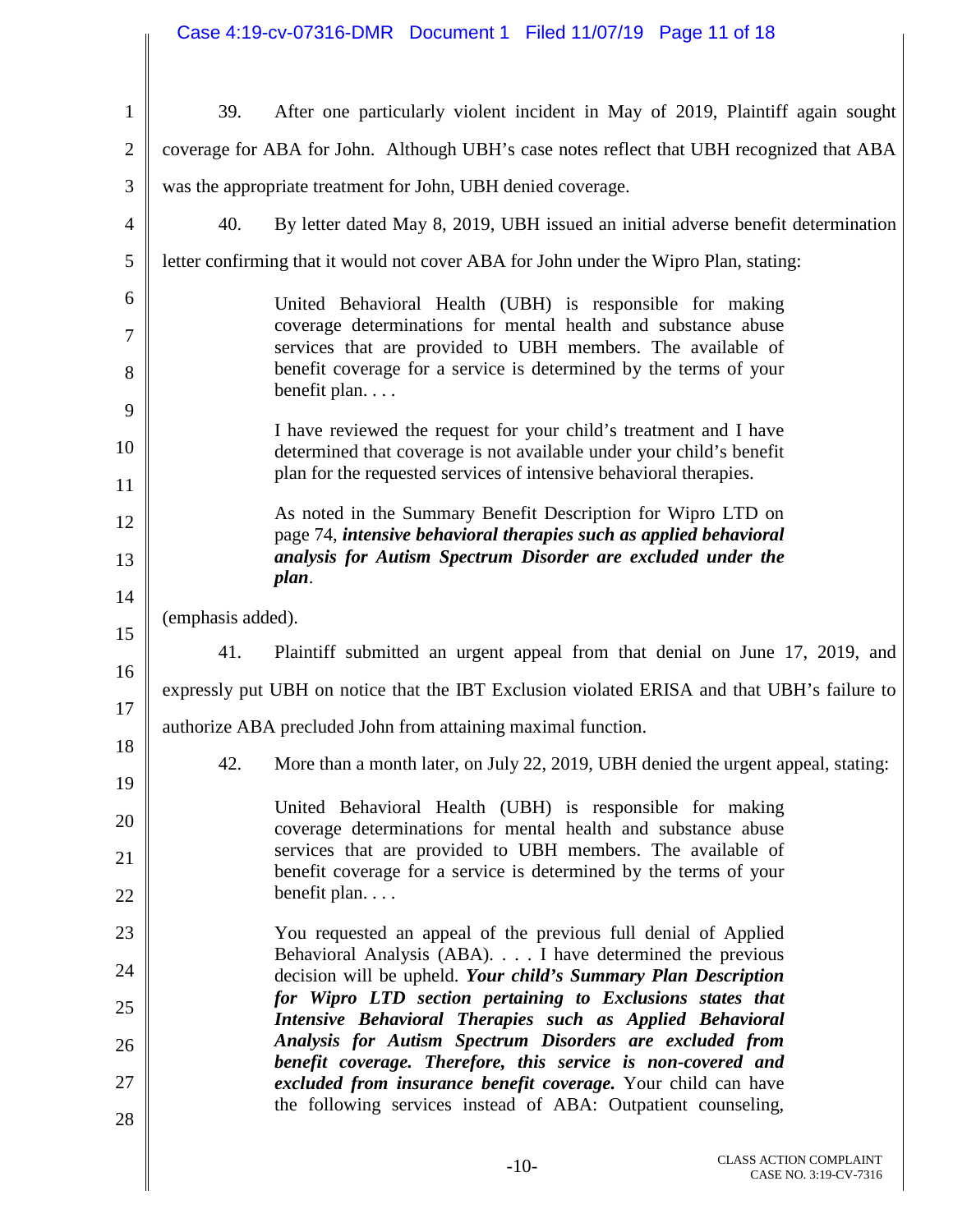|                              | Case 4:19-cv-07316-DMR  Document 1  Filed 11/07/19  Page 12 of 18                                                                     |
|------------------------------|---------------------------------------------------------------------------------------------------------------------------------------|
|                              |                                                                                                                                       |
| $\mathbf{1}$<br>$\mathbf{2}$ | Medication Management, Academic services provided through the<br>Individuals with Disabilities Education Act.                         |
| 3                            | (emphasis added).                                                                                                                     |
| $\overline{4}$               | 43.<br>Consistent with the Wipro Plan's appeal requirements, John's father faxed an                                                   |
| 5                            | urgent, second-level appeal to UBH on August 9, 2019 and again (with supplements) on August                                           |
| 6                            | 11, 2019.                                                                                                                             |
| $\overline{7}$               | UBH issued a "final adverse determination" letter nearly a month later, on<br>44.                                                     |
| 8                            | September 4, 2019, in which it stated:                                                                                                |
| 9                            | United Behavioral Health (UBH) is responsible for making benefit                                                                      |
| 10                           | coverage determinations for mental health and substance use<br>disorder services that are provided to UBH members                     |
| 11                           | You requested an appeal of the previous full denial, of Applied                                                                       |
| 12                           | Behavior Analysis (ABA). I have reviewed the Optum Behavioral<br>Clinical Policy Applied Behavioral Analysis for Autism Spectrum      |
| 13                           | Disorder I reviewed your child's benefit plan I reviewed the<br>available clinical information on this request. I have determined the |
| 14                           | previous decision will be upheld. Your child's Summary Plan                                                                           |
| 15                           | Description for WIPRO LTD section pertaining to Exclusions<br>states that intensive behavioral therapies such as Applied              |
| 16                           | Behavior Analysis for Autism Spectrum Disorders are excluded<br>from benefit coverage. This exclusion was in both the 2018 and        |
| 17                           | 2019 plan documents. Therefore, this service is non-covered and<br>excluded from insurance benefit coverage.                          |
| 18                           | (emphasis added.)                                                                                                                     |
| 19                           | 45.<br>UBH's September 4, 2019 letter further states, "[t] his is the Final Adverse                                                   |
| 20                           | Determination of your internal appeal. All internal appeals through UBH have been exhausted."                                         |
| 21                           | 46.<br>Thus, consistent with the policy and practice announced by United in 2017,                                                     |
| 22                           | Defendant UBH applied and enforced the self-funded Wipro Plan's illegal IBT Exclusion to                                              |
| 23                           | preclude coverage for John's ABA, in violation of its fiduciary duties under ERISA.                                                   |
| 24                           | 47.<br>Defendant UHS, who delegated to UBH the responsibility for administering                                                       |
| 25                           | behavioral health benefits under the Plan, knows or should know that UBH's policy and practice                                        |
| 26                           | is to enforce IBT Exclusions contained in self-funded plans. Because Defendant UHS did not                                            |
| 27                           |                                                                                                                                       |
| 28                           |                                                                                                                                       |
|                              |                                                                                                                                       |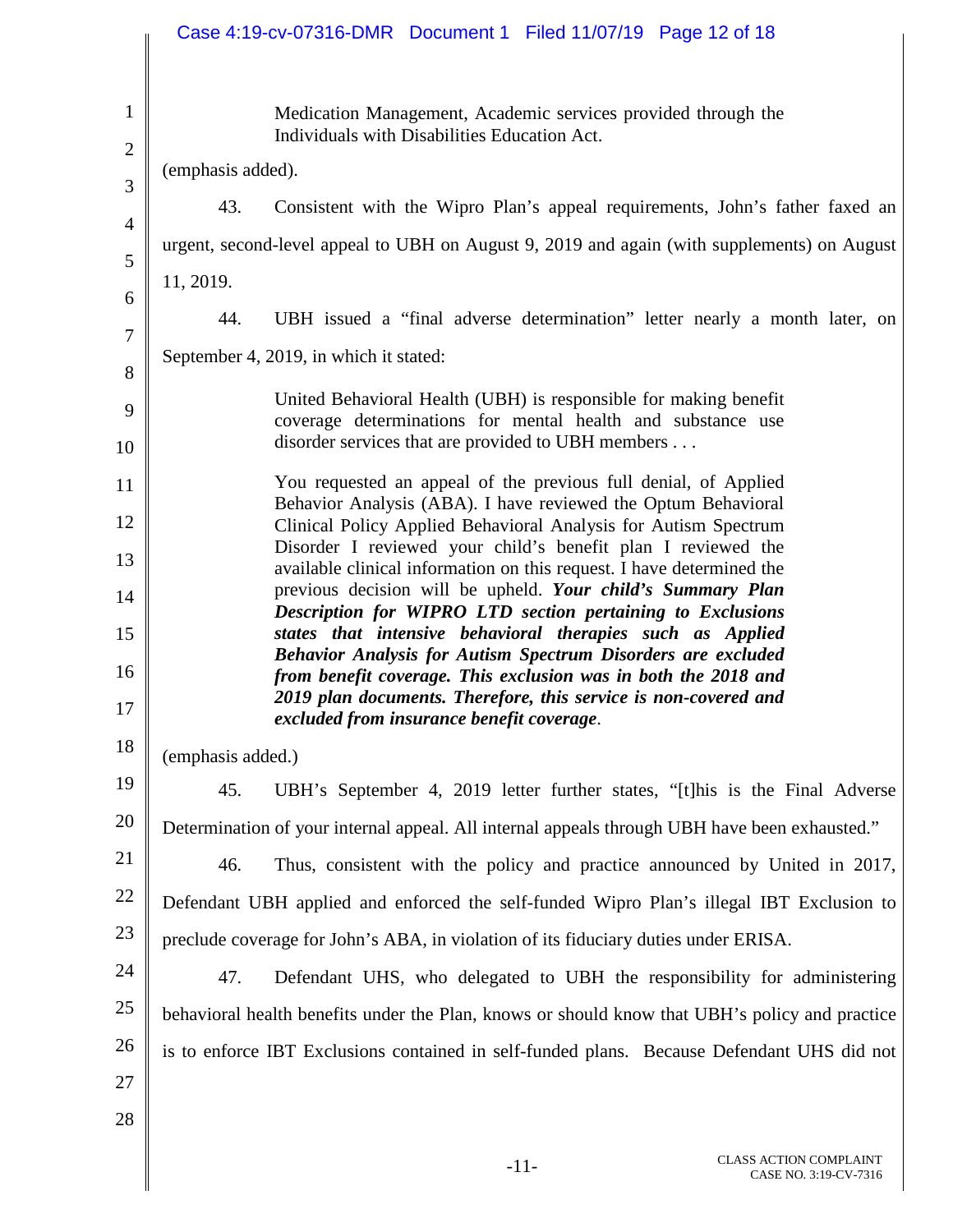### Case 4:19-cv-07316-DMR Document 1 Filed 11/07/19 Page 13 of 18

1 2 take reasonable steps to prevent its co-fiduciary from violating its fiduciary duties, UHS is equally liable under ERISA for the fiduciary breach.

3

4

5

6

7

8

9

10

11

12

13

### **VII. Defendants' Breaches of Fiduciary Duty Have Harmed, and Continue to Harm, Plaintiff's Son.**

48. By applying and enforcing the Wipro Plan's illegal IBT Exclusion, Defendant UBH has rendered the Plan's coverage of autism treatment a near nullity, since UBH has interpreted the Plan to preclude coverage for the most effective treatment for that mental health condition. UBH has also subjected Plaintiff's son to discrimination by interpreting the Plan to provide substantially inferior coverage for his autism than it does for medical/surgical conditions. In addition, because UBH's coverage determinations were based on the illegal IBT Exclusion, its denials of coverage for John's ABA treatment were wrongful and caused him injury.

49. Moreover, Plaintiff is unable to afford to pay for John's ABA treatment out-ofpocket. As result, UBH's denial of Plaintiff's repeated requests for pre-authorization of coverage have precluded, and continue to preclude John from receiving ABA treatment at all.

# 14 15

16

17

18

19

20

21

22

23

24

25

26

### **CLASS CLAIMS**

50. It is United's announced policy and practice to continue to apply IBT Exclusions that are contained in self-funded plans administered by United companies, including Defendants UHS and UBH. Defendants continue to enforce these exclusions even though the exclusions violate ERISA, including its parity protections.

51. Moreover, on information and belief, United companies, including UHS, regularly offer self-funded plans the option of incorporating an IBT Exclusion into their plans. As a result, many United plans in addition to the Wipro Plan contain substantively the same illegal exclusion of coverage for intensive therapies for behavioral health conditions, and Defendant UBH, with the knowledge and acquiescence of Defendant UHS, consistently applies and enforces such exclusions to deny coverage for such behavioral health services to participants and beneficiaries of those plans. Thus, Defendants have harmed the class members in the same way as they have harmed Plaintiff's son.

28

27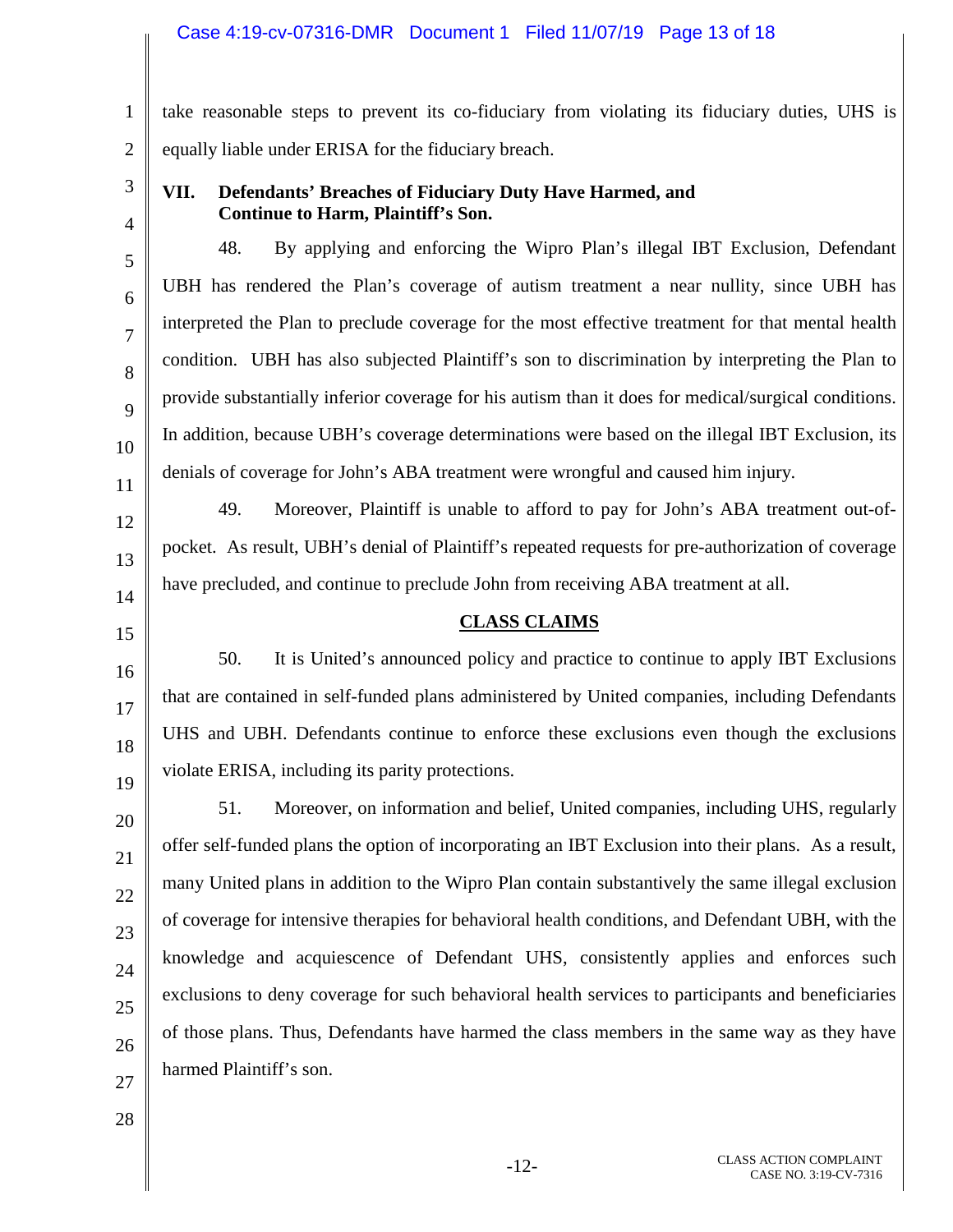|                |                | Case 4:19-cv-07316-DMR  Document 1  Filed 11/07/19  Page 14 of 18                                                                                                                                              |
|----------------|----------------|----------------------------------------------------------------------------------------------------------------------------------------------------------------------------------------------------------------|
|                |                |                                                                                                                                                                                                                |
| $\mathbf{1}$   | 52.            | To address these ERISA violations, Plaintiff, as a representative of her minor son,                                                                                                                            |
| $\overline{2}$ |                | seeks relief on his behalf and behalf of the following Class:                                                                                                                                                  |
| 3              |                | All participants or beneficiaries in self-funded ERISA plans<br>administered by United Healthcare Services, Inc. and United                                                                                    |
| 4<br>5         |                | Behavioral Health that contain an exclusion of coverage for<br>Intensive Behavioral Therapies applicable solely to mental health or                                                                            |
| 6              |                | substance use disorder services (including Applied Behavioral<br>Analysis for Autism Spectrum Disorder), whose requests for                                                                                    |
| 7              |                | coverage for Intensive Behavioral Therapy were denied by UBH<br>based on such exclusion.                                                                                                                       |
| 8              | 53.            | Common class claims and issues exist for the Class, including, but not limited to,                                                                                                                             |
| 9              | the following: |                                                                                                                                                                                                                |
| 10<br>11       |                | Whether Defendants are ERISA fiduciaries;<br>a.                                                                                                                                                                |
| 12             |                | Whether an IBT Exclusion violates ERISA's parity protections, 29 U.S.C.<br>b.<br>§ 1185a;                                                                                                                      |
| 13<br>14       |                | Whether Defendant UBH's legal duties (fiduciary or otherwise) prohibited<br>c.<br>it from applying the IBT Exclusion because the exclusion violates ERISA's<br>parity protections;                             |
| 15<br>16<br>17 |                | Whether Defendant UHS's legal duties (fiduciary or otherwise) required it<br>d.<br>to take reasonable actions to prevent Defendant UBH from applying the<br>illegal IBT Exclusion, and whether UHS did so; and |
| 18             |                | What remedies are available for Defendants' ERISA violations.<br>e.                                                                                                                                            |
| 19             | 54.            | The members of the Class are so numerous that joinder of all members is                                                                                                                                        |
| 20             |                | impracticable. Defendants are among the largest claims administrators in the country. While the                                                                                                                |
| 21             |                | number of class members is solely within the possession of Defendants, Plaintiff in good faith                                                                                                                 |
| 22             |                | believes that the Class consists of at least hundreds if not thousands of ERISA beneficiaries.                                                                                                                 |
| 23             | 55.            | Common questions of law and fact exist as to all members of the Class and                                                                                                                                      |
| 24             |                | predominate over any questions affecting solely individual members of the Class, including the                                                                                                                 |
| 25             |                | class action claims and issues listed above.                                                                                                                                                                   |
| 26             | 56.            | Plaintiff's claims are typical of the claims of the Class members because, as                                                                                                                                  |
| 27             |                | alleged herein, the IBT Exclusion applied to deny coverage to Plaintiff's son was also applied to                                                                                                              |
| 28             |                | deny coverage to the other members of the Class.                                                                                                                                                               |
|                |                | CLASS ACTION COMPLAINT                                                                                                                                                                                         |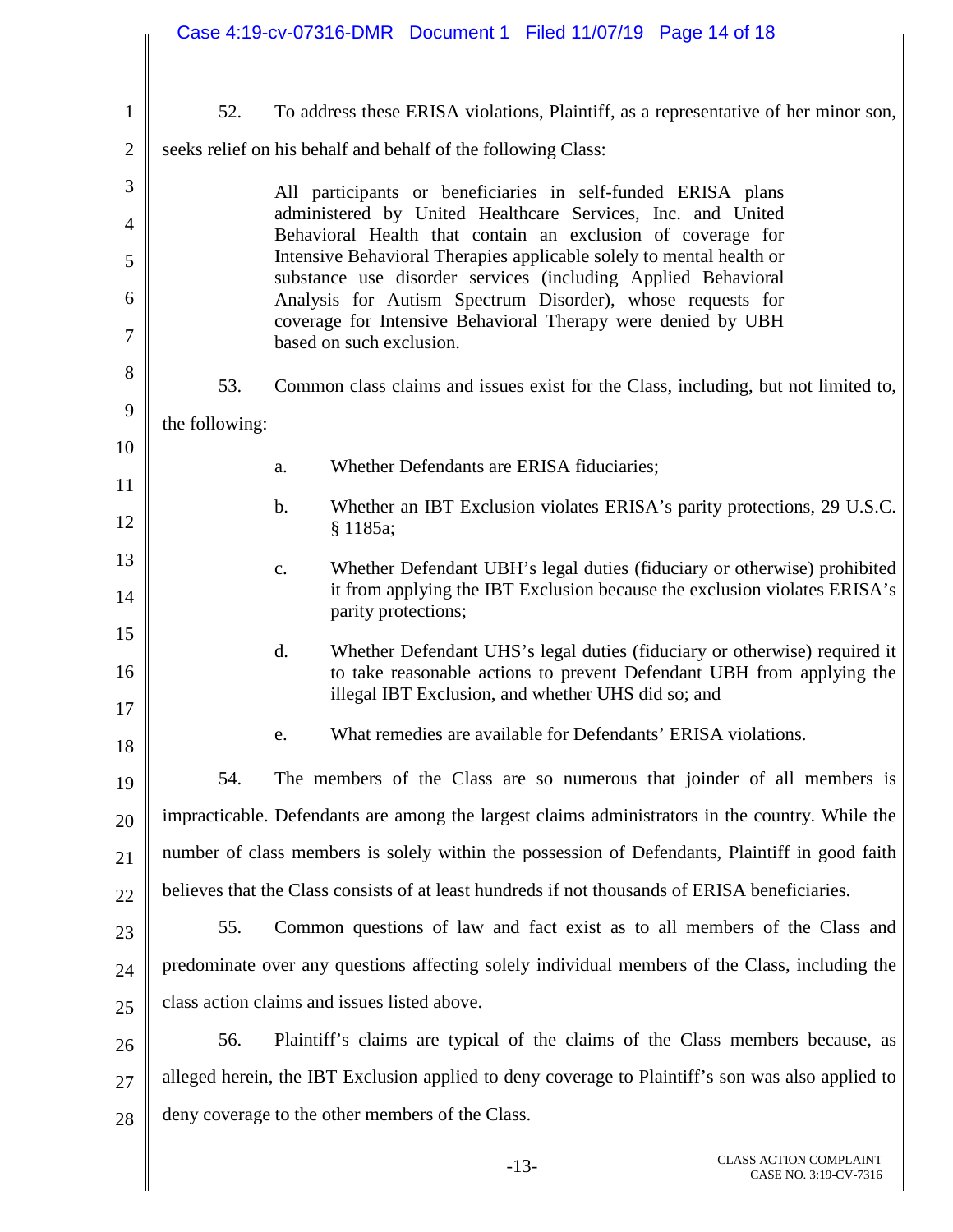| $\mathbf{1}$   | 57.<br>Plaintiff will fairly and adequately protect the interests of the members of the            |  |
|----------------|----------------------------------------------------------------------------------------------------|--|
| $\overline{2}$ | Class, is committed to the vigorous prosecution of this action, has retained counsel competent and |  |
| 3              | experienced in class action and ERISA health insurance-related litigation, and has no interests    |  |
| 4              | antagonistic to or in conflict with those of the Class.                                            |  |
| 5              | 58.<br>A class action is superior to other available methods for the fair and efficient            |  |
| 6              | adjudication of this controversy, because joinder of all members of the Class is impracticable.    |  |
| 7              | Further, the expense and burden of individual litigation make it irrational for Class members      |  |
| 8              | individually to redress the harm done to them. Moreover, because this case involves Class          |  |
| 9              | members who suffer from behavioral health conditions, and those who suffer from such               |  |
| 10             | conditions continue to experience social stigma, it is unlikely that many Class members would be   |  |
| 11             | willing to have their conditions become public knowledge by filing individual lawsuits. Given the  |  |
| 12             | uniform policy and practices at issue, there will also be no difficulty in the management of this  |  |
| 13             | litigation as a class action.                                                                      |  |
| 14             | <b>COUNT I</b>                                                                                     |  |
| 15             | <b>Claim for Breach of Fiduciary Duty</b><br><b>Against Defendant UBH</b>                          |  |
| 16             | 59.<br>Plaintiff incorporates by reference the preceding paragraphs as though such                 |  |
| 17             | paragraphs were fully stated herein.                                                               |  |
| 18             | Plaintiff brings this count, on behalf of her son and all others similarly situated,<br>60.        |  |
| 19             | pursuant to ERISA, 29 U.S.C. $\S$ 1132(a)(1)(B).                                                   |  |
| 20             | 61.<br>As an ERISA fiduciary, Defendant UBH was required to discharge its duties in                |  |
| 21             | compliance with ERISA's parity provisions, see 29 U.S.C. § 1185a; to carry out its duties solely   |  |
| 22             | in the interests of the participants and beneficiaries of the plans; and to exercise reasonable    |  |
| 23             | prudence and due care.                                                                             |  |
| 24             | 62.<br>Yet, UBH applied and enforced the IBT Exclusion in Plaintiff's son's and the class          |  |
| 25             | members' plans, even though the exclusion violates ERISA's parity provisions, and even though      |  |
|                |                                                                                                    |  |
| 26             | interpreting a plan to categorically exclude the premier and most effective treatment for an       |  |
| 27<br>28       | otherwise covered condition is unreasonable and contrary to the interests of the participants and  |  |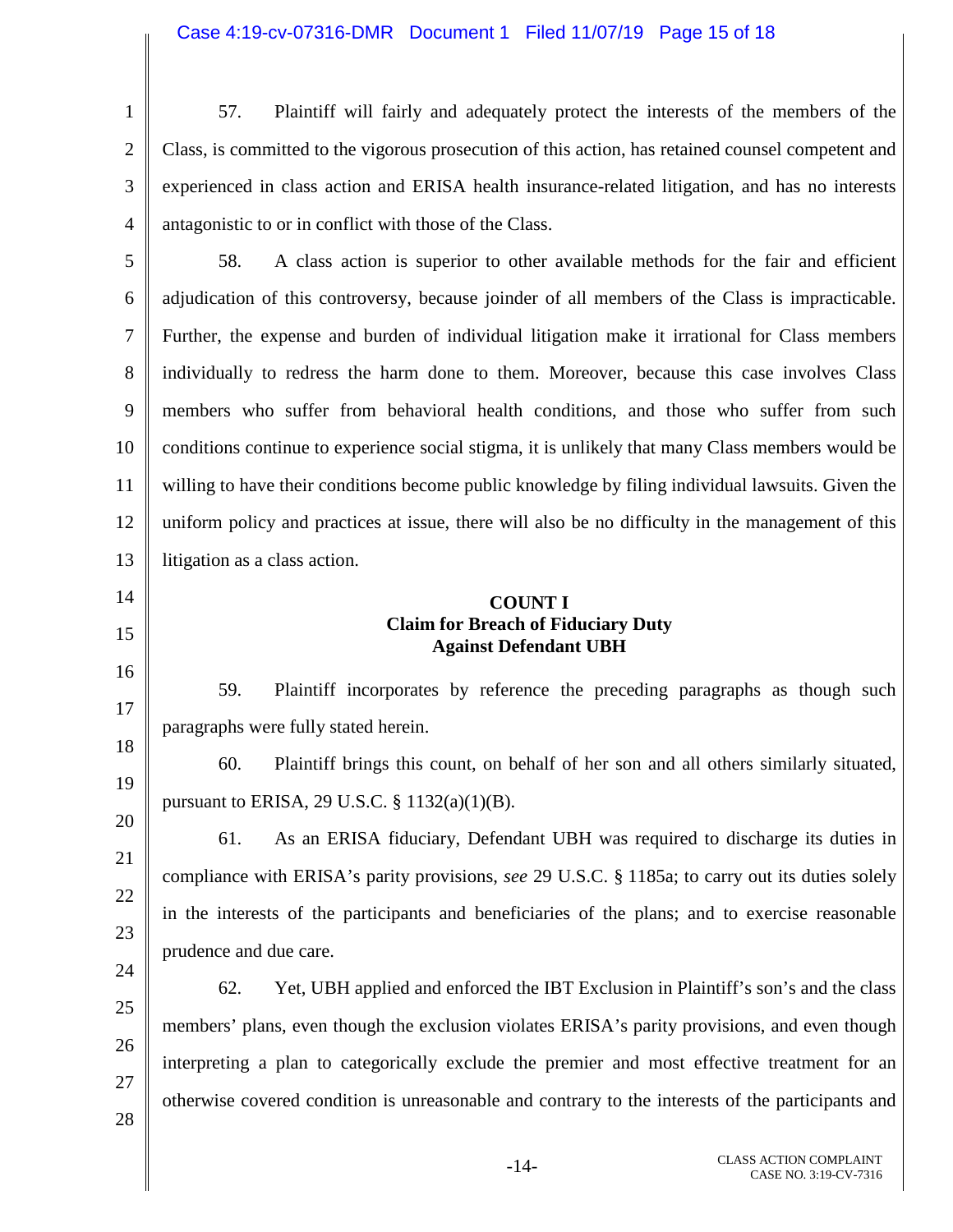### Case 4:19-cv-07316-DMR Document 1 Filed 11/07/19 Page 16 of 18

| $\mathbf{1}$ | beneficiaries. In doing so, UBH breached its fiduciary duties to Plaintiff's son and the members      |
|--------------|-------------------------------------------------------------------------------------------------------|
| 2            | of the class.                                                                                         |
| 3            | UBH's application of the illegal IBT Exclusion, moreover, rendered UBH's denial<br>63.                |
| 4            | of coverage to Plaintiff's son wrongful and a violation of ERISA.                                     |
| 5            | <b>COUNT II</b>                                                                                       |
| 6            | <b>Claim for Injunctive Relief Against Defendant UBH</b>                                              |
| 7            | Plaintiff incorporates by reference the preceding paragraphs as though such<br>64.                    |
| 8            | paragraphs were fully stated herein.                                                                  |
| 9            | Plaintiff brings this count, on behalf of her son and all others similarly situated,<br>65.           |
| 10           | pursuant to ERISA, 29 U.S.C. § 1132(a)(3)(A), only to the extent that the Court finds that the        |
| 11           | injunctive relief available pursuant to 29 U.S.C. $\S 1132(a)(1)(B)$ is inadequate to remedy the      |
| 12           | violations alleged in Count I.                                                                        |
| 13           | Plaintiff and the Class have been harmed, and are likely to be harmed in the future,<br>66.           |
| 14           | by Defendant UBH's breaches of fiduciary duty and/or violations of ERISA and its parity               |
| 15           | provisions described above.                                                                           |
| 16           | In order to prevent UBH's ongoing violations of ERISA, and the harm those<br>67.                      |
| 17           | violations cause, Plaintiff and the Class are entitled to enjoin these acts and practices pursuant to |
| 18           | 29 U.S.C. § 1132(a)(3)(A).                                                                            |
| 19           |                                                                                                       |
| 20           | <b>COUNT III</b><br><b>Claim for Appropriate Equitable Relief Against Defendant UBH</b>               |
| 21           | 68.<br>Plaintiff incorporates by reference the preceding paragraphs as though such                    |
| 22           | paragraphs were fully stated herein.                                                                  |
| 23           | 69.<br>Plaintiff brings this count, on behalf of her son and all others similarly situated,           |
| 24           | pursuant to ERISA, 29 U.S.C. $\S 1132(a)(3)(B)$ , only to the extent that the Court finds that the    |
| 25           | equitable relief available pursuant to 29 U.S.C. $\S$ 1132(a)(1)(B) is inadequate to remedy the       |
| 26           | violations alleged in Count I.                                                                        |
| 27           |                                                                                                       |
| 28           |                                                                                                       |
|              |                                                                                                       |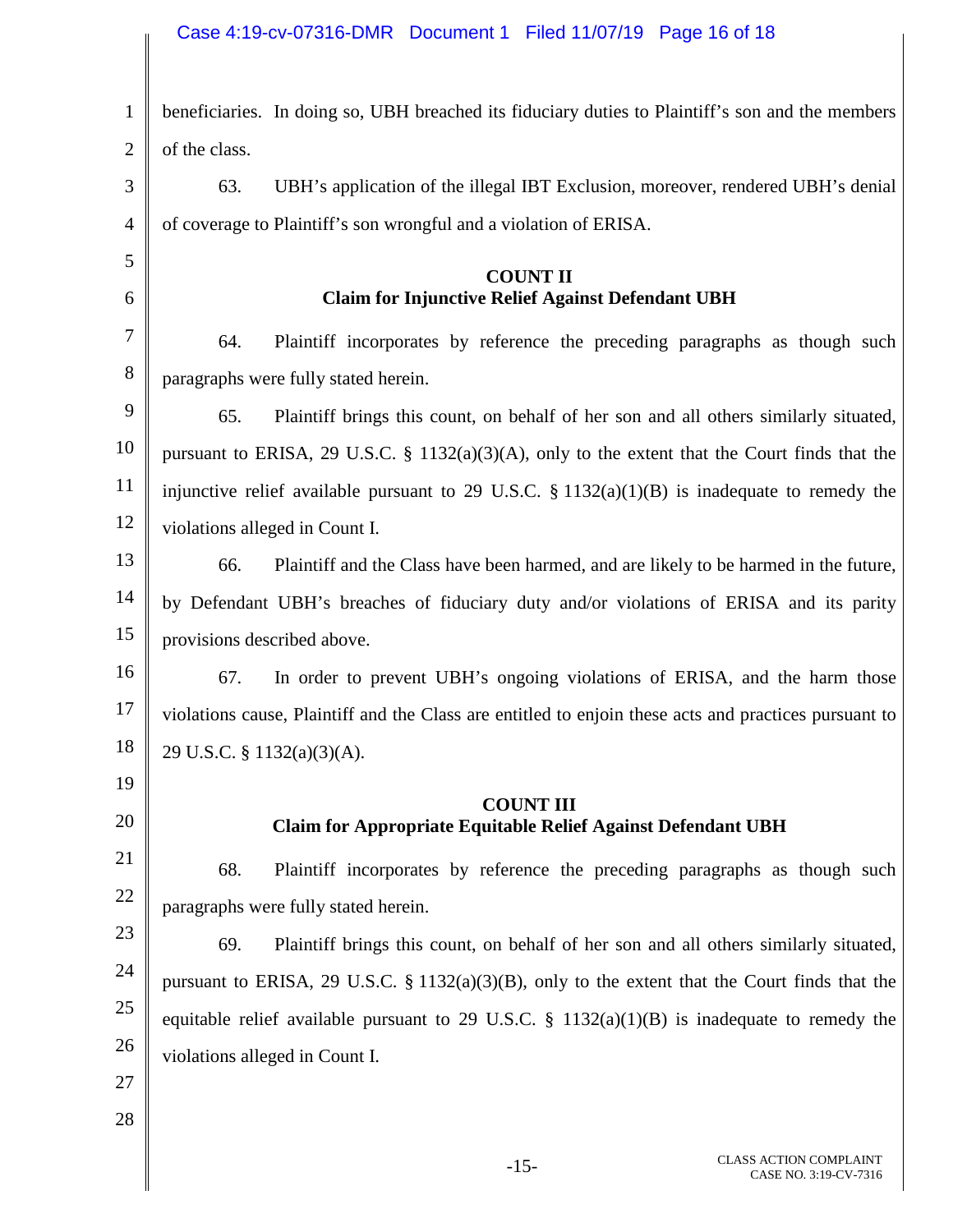| Case 4:19-cv-07316-DMR  Document 1  Filed 11/07/19  Page 17 of 18 |  |  |
|-------------------------------------------------------------------|--|--|
|                                                                   |  |  |

| $\mathbf{1}$   | 70.<br>Plaintiff and the Class have been harmed, and are likely to be harmed in the future,       |
|----------------|---------------------------------------------------------------------------------------------------|
| $\overline{2}$ | by Defendant UBH's breaches of fiduciary duty and/or violations of ERISA and its parity           |
| 3              | provisions described above.                                                                       |
| 4              | 71.<br>In order to completely and adequately remedy these harms, Plaintiff and the Class          |
| 5              | are entitled to appropriate equitable relief pursuant to 29 U.S.C. $\S 1132(a)(3)(B)$ .           |
| 6              | <b>COUNT IV</b>                                                                                   |
| 7              | <b>Against Defendant UHS</b>                                                                      |
| 8              | 72.<br>Plaintiff incorporates by reference the preceding paragraphs as though such                |
| 9              | paragraphs were fully stated herein.                                                              |
| 10             | 73.<br>Plaintiff brings this count, on behalf of her son and the Class, pursuant to 29            |
| 11             | U.S.C. $\S 1132(a)(3)(A)$ and (B), against Defendant UHS as a knowing participant in the ERISA    |
| 12             | violations and breaches of fiduciary duty by Defendant UBH alleged in Count I above.              |
| 13             | Defendant UHS knew, or in the exercise of due care, should have known, that<br>74.                |
| 14             | Defendant UBH was applying and enforcing the illegal IBT Exclusions at issue in this action, yet  |
| 15             | UHS took no action to prevent UBH from doing so, even though the exclusions violated ERISA        |
| 16             | and UBH's actions breached its fiduciary duties. By failing to make reasonable efforts to prevent |
| 17             | or remedy its co-fiduciary's breaches, UHS breached its own fiduciary duties to Plaintiff's son   |
| 18             | and the members of the class.                                                                     |
| 19             | As set forth above, Plaintiff's son and the members of the Class have been harmed<br>75.          |
| 20             | by the ERISA violations detailed herein in which UHS knowingly participated.                      |
| 21             | Plaintiff and the members of the Class seek the relief identified below to remedy<br>76.          |
| 22             | this claim.                                                                                       |
| 23             | <b>PRAYER FOR RELIEF</b>                                                                          |
| 24             | WHEREFORE, Plaintiff demands judgment in her favor against Defendants as follows:                 |
| 25             | Certifying the Class and appointing Plaintiff as Class Representative and<br>A.                   |
| 26             | Plaintiff's Counsel as Class Counsel;                                                             |
| 27             |                                                                                                   |
| 28             |                                                                                                   |